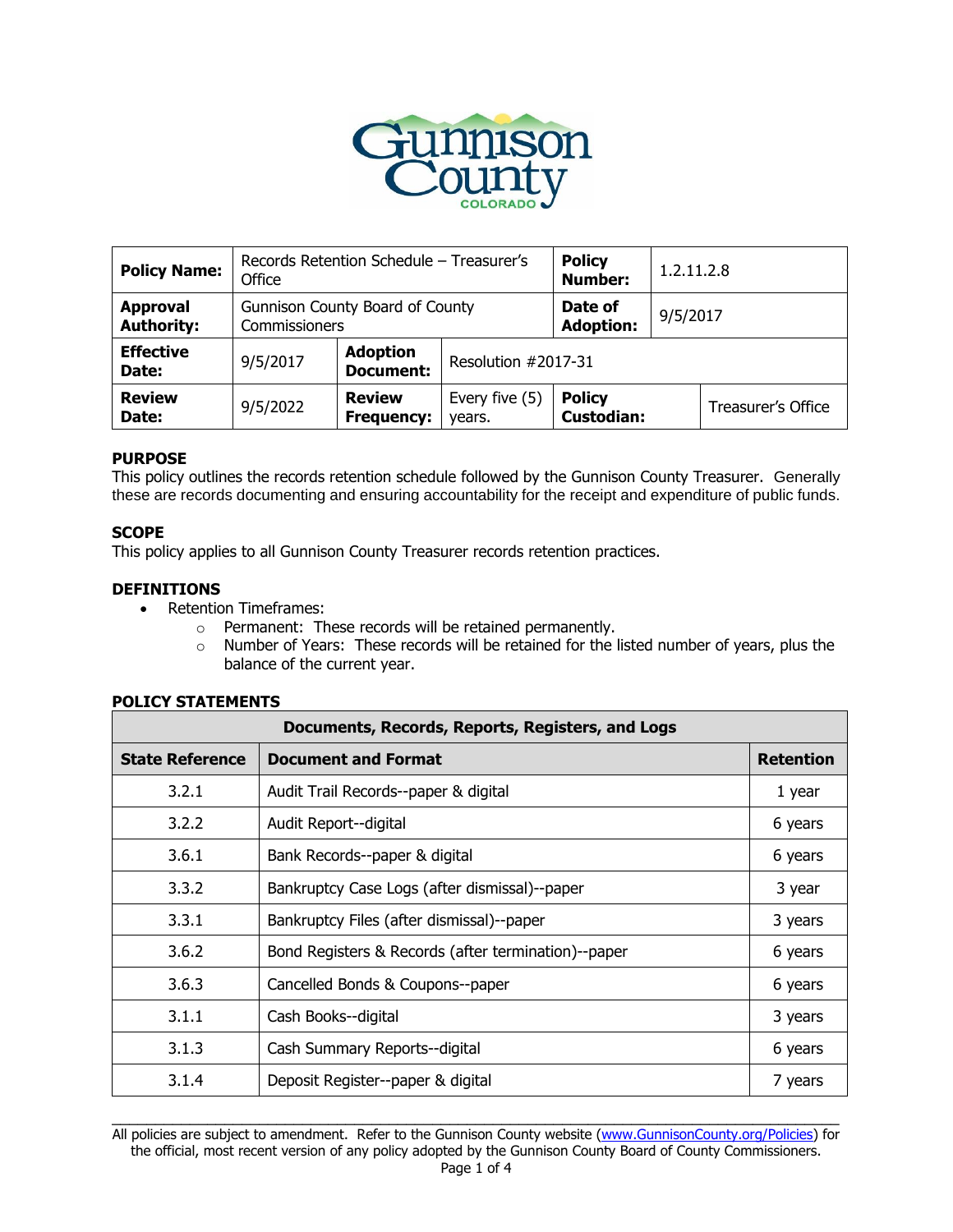| 3.4.1  | Documents of Historical Interest--paper                       | Permanent |
|--------|---------------------------------------------------------------|-----------|
| 3.1.5  | Fee Book--digital                                             | 2 years   |
| 3.8.2  | General Ledger & Journals--digital                            | 6 years   |
| 3.4.1  | Historical Issues--paper                                      | Permanent |
| 3.6.4  | Insufficient Funds Checks (Log Records)--paper                | 2 years   |
| 3.6.4  | Insufficient Funds Uncollectable (after written off)---paper  | 1 year    |
| 3.6.5  | Investment Reports--paper & digital                           | 6 years   |
| 3.4.1  | Records, File or Register over 100 Years Old--paper           | Permanent |
| 3.1.7  | Register of Fees, Expenses & Commissions Earned               | 3 years   |
| 3.1.8  | Special Improvement District Files--paper                     | 10 years  |
| 3.8.4  | Subsidiary Ledgers & Journals--digital                        | 2 years   |
| 3.8.5  | Trial Balances--digital                                       | 2 years   |
| 3.10.1 | Warrants and Stubs--digital (by Finance office)               | 6 years   |
| 3.10.2 | Warrants - Monthly Reports Files--digital (by Finance office) | 1 year    |
| 3.10.4 | Warrant Registers--digital (by Finance office)                | 6 years   |

| <b>Receipts</b>        |                                                                                                     |                  |  |
|------------------------|-----------------------------------------------------------------------------------------------------|------------------|--|
| <b>State Reference</b> | <b>Document and Format</b>                                                                          | <b>Retention</b> |  |
| 3.9.6                  | Mass Payment Files & Reports--paper & digital                                                       | 3 years          |  |
| 3.1.2, 3.1.16          | Receipts - Except tax, county clerk, irrigation districts, secretary of<br>school district--digital | 6 years          |  |
| 3.9.23                 | Receipts - Tax, county clerk, irrigation districts, secretary of school<br>district--digital        | 10 years         |  |

| <b>Tax Records</b>     |                                          |                  |  |
|------------------------|------------------------------------------|------------------|--|
| <b>State Reference</b> | <b>Document and Format</b>               | <b>Retention</b> |  |
| 3.9.1                  | Abatement Files & Worksheets--paper      | 6 years          |  |
| 3.9.2                  | Abatements (If kept by Assessor)--paper  | 10 years         |  |
| 3.8.1                  | Apportionment Records--paper             | 6 years          |  |
| 3.9.3                  | Assessment Rolls & Tax Warrants--digital | Permanent        |  |
| 3.9.4                  | Certificate of Taxes Due--digital        | 1 year           |  |
| 3.9.5                  | Distribution Records--paper & digital    | 10 years         |  |

 $\Box$ All policies are subject to amendment. Refer to the Gunnison County website [\(www.GunnisonCounty.org/Policies\)](http://www.gunnisoncounty.org/Policies) for the official, most recent version of any policy adopted by the Gunnison County Board of County Commissioners. Page 2 of 4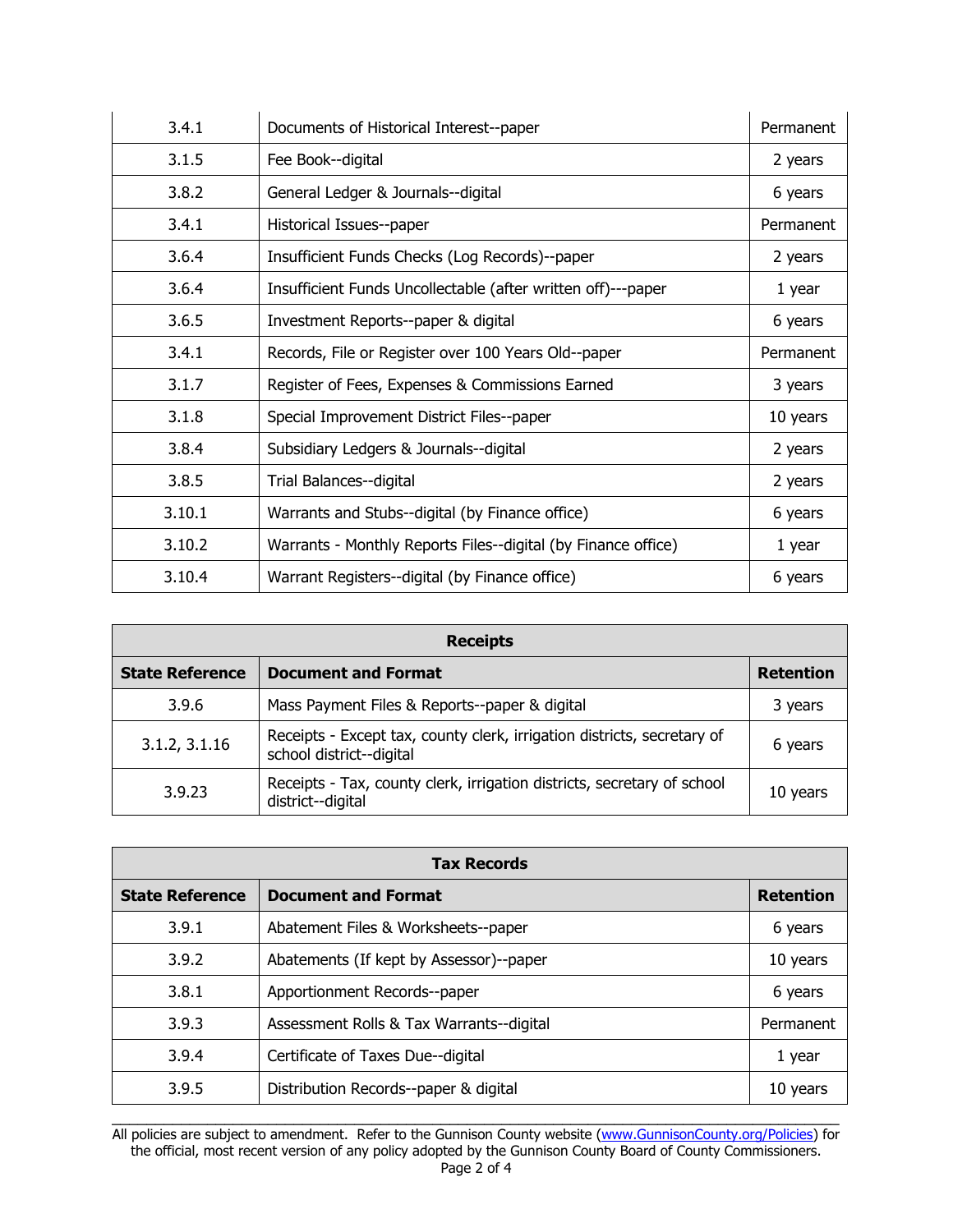| 3.9.7  | Mineral Rights Tax Sale Correspondence--paper            | 4 years   |
|--------|----------------------------------------------------------|-----------|
| 3.9.8  | Mobile Home Authentication--digital                      | 3 years   |
| 3.9.9  | Mobile Home Distraint & Tax Liens--paper                 | 4 years   |
| 3.9.10 | Notice of Purchase Records--paper                        | Permanent |
| 3.9.11 | Personnel Property Files--paper (by Assessor's Office)   | 1 year    |
| 3.9.11 | Personnel Property Files - Distrained or Sold--paper     | 2 years   |
| 3.9.12 | Property Condemnation Files--paper                       | 10 years  |
| 3.9.13 | Publication List - Delinquent Taxes--paper & digital     | 10 years  |
| 3.9.14 | Redemption Certificates--paper & digital                 | 5 years   |
| 3.9.15 | Tax Deed Notice--paper                                   | 10 years  |
| 3.9.16 | Tax Deed Proceedings--paper                              | 10 years  |
| 3.9.17 | Tax Deferrals--digital (by Finance office)               | 1 year    |
| 3.9.19 | Tax Levy Rate--paper & digital                           | 6 years   |
| 3.9.20 | Tax Lien Certificate of Purchase - Non County--paper     | 6 years   |
| 3.9.20 | Tax Lien Certificate of Purchase Struck to County--paper | 30 years  |
| 3.9.21 | Tax Lien Sale Index--digital                             | Permanent |
| 3.9.22 | Tax Lien Sale Record Books--paper                        | Permanent |
| 3.9.18 | Tax Notice--digital                                      | Permanent |
| 3.9.23 | Tax Receipts--digital                                    | 10 years  |

# **Methods of Record Destruction:**

The below methods are acceptable for destroying records. However, it is important to note that, when dealing with confidential information such as law enforcement and personnel information, these types of records must be shredded to prevent them from being reconstructed by unauthorized parties.

- 1. **Shred**: This method is most suited for the secure destruction of confidential records such as the ones mentioned above.
- 2. **Recycle**: This method is desirable for non-confidential records where possible. It promotes good conservation and reuse of paper resources.

Records that are the subject of a legal hold order should not be destroyed!

County Treasurers should keep a record of the records destroyed, regardless of whether destruction is coordinated at a centralized or decentralized level, to be able to show that destruction took place in the normal course of business. A log or form used to keep track of records destruction should include the following information at a minimum:

- 1. Date of destruction.
- 2. Destruction method.
- 3. Volume of records destroyed, usually in estimated cubic feet.

 $\Box$ All policies are subject to amendment. Refer to the Gunnison County website [\(www.GunnisonCounty.org/Policies\)](http://www.gunnisoncounty.org/Policies) for the official, most recent version of any policy adopted by the Gunnison County Board of County Commissioners.